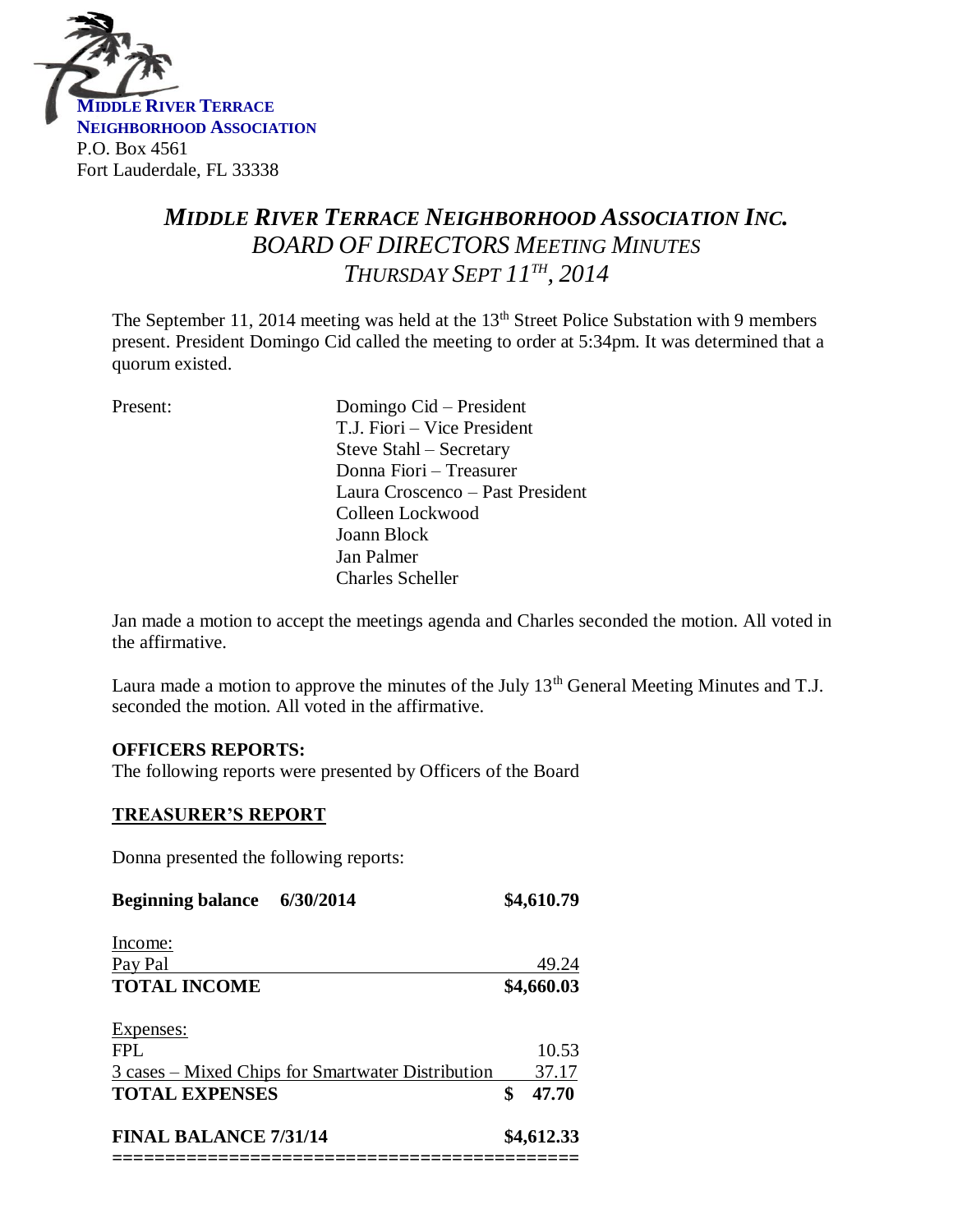| <b>FINAL BALANCE 8/31/14</b> |       | \$5088.08 |
|------------------------------|-------|-----------|
| <b>TOTAL EXPENSES</b>        |       | 10.53     |
| <b>FPL</b>                   |       | 10.53     |
| Expenses:                    |       |           |
| <b>TOTAL INCOME</b>          |       | \$5098.61 |
| Total                        |       | 486.28    |
| SmartWater 461.28            |       |           |
| Member                       | 25.00 |           |
| Income:                      |       |           |

#### **MARKETING/MEDIA COORDINATOR**

Colleen presented present details on the planning of the Dixie Highway 100 year celebration: **============================================================**

#### **DRAFT**

Dixie Highway 100 year celebration Date and venue TBD, 4Q 2014 or early 2015 target, weekend day, likely MRT park

Event logistics:

- Color Guard and Bagpipe band local military and/or LE groups
- Pledge of Allegiance, Invocation (Seafarers House Ron Perkins)
- Opening Ceremony Mayor, City/county commissioners, City Manager details TBD but to include progress in transportation history, Dixie highway planned improvements, student art from SM campaign displayed
- Gay Men's Chorus performance
- Flash Mob Broward College, FL High School
- Closing Comments

Event components:

- LE assets Fire truck, SWAT truck, mounted posse
- Color guard
- Bagpipe band
- Chairs everyone brings their own
- Audio microphones for chorus, amplification of recorded music for flash mob
- Raised dais for chorus?
- Signage?
- Food?
- If possible, a few officers on segways (BSO has some at airport)

Participating groups:

- Broward College of Performing Arts Daniela Wancier
- Fort Lauderdale High School Armando Alejo (Daniel)
- Gay Men's Chorus of South Florida Gordon Roberts
- FLL City Hall Junia Robinson, event planning
- City/County officials TBD
- Media contacts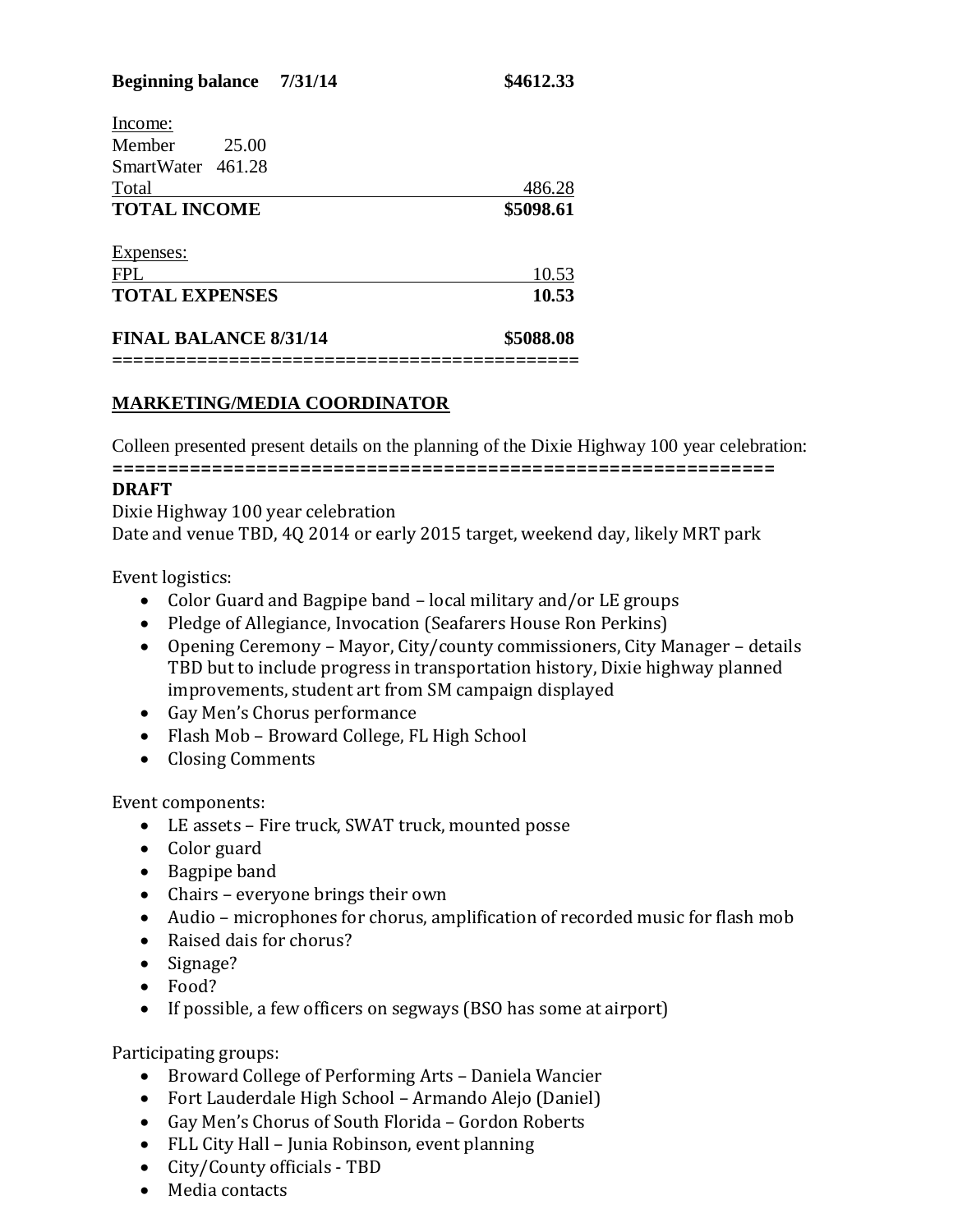LE - FLPD

SM Campaign/PR:

- Create facebook page for event and historic milestone initiate contest for high School students to draft art work of various modes of transportation – post on Facebook page, collect votes
- Video component?
- MRTNA website, email blasts, Nextdoor notifications, SFGN, Sun Sentinel, local TV

Other:

Media contacts Licenses All Aboard Florida? DMV Safe driver education =================================================================

Domingo and Laura are on the committee to help with the event. Domingo is looking into setting up a Facebook page for the event. Steve stated he would see if CERT could be involved in the event.

## **Old Business:**

Domingo asked if Bob – Victoria Park had been contacted concerning the discount cards. He has not been contacted. Domingo will send an e-mail to Laura to contact him.

Laura stated that the NCIP grant for the entrance monuments is almost complete. The BOD was asked to sign a letter of recommendation. A motion needs to be made at the general meeting to apply for the NCIP grant. Laura stated that the MPO had completely funded the Dixie Highway Project and we should send an official letter to the MPO thanking them for their help in getting the project listed as a priority.

The GYR planting of the bougainvillea at the high school is complete and Joann suggested that we purchase 5 additional plants to fill in the remaining blank places in the fence line. No decision or motion was made to the type of plants to purchase, only Domingo's concern that we must have assurance that the school will add them to the current trimming that they already do at the school. Laura stated she would call the high school to see if the planting we do will be trimmed by the school.

Laura brought up the poor condition of maintenance of the entrance sign on 16<sup>th</sup> St. and 4th Ave. and the agreement we make on the NCIP grant is that we will maintain the upkeep of the monuments and what she is turning in does not appear that is being done.

Laura stated that the tree beside the bridal shop on Dixie and  $13<sup>th</sup>$  St. is overgrown and needs to be trimmed and is the location of an old entrance sign. Laura has a price of \$185 to take care of the problem. Domingo asked that everyone look at the tree after leaving the meeting to look at the problem and to be discussed at the general meeting.

Steve stated that the dredging at the dock was discussed with Dean and he is checking with Lee Feldman on how it can be addressed. Also, he is checking on the status of finding out who is responsible for the maintenance of the dock, the city or MRTNA.